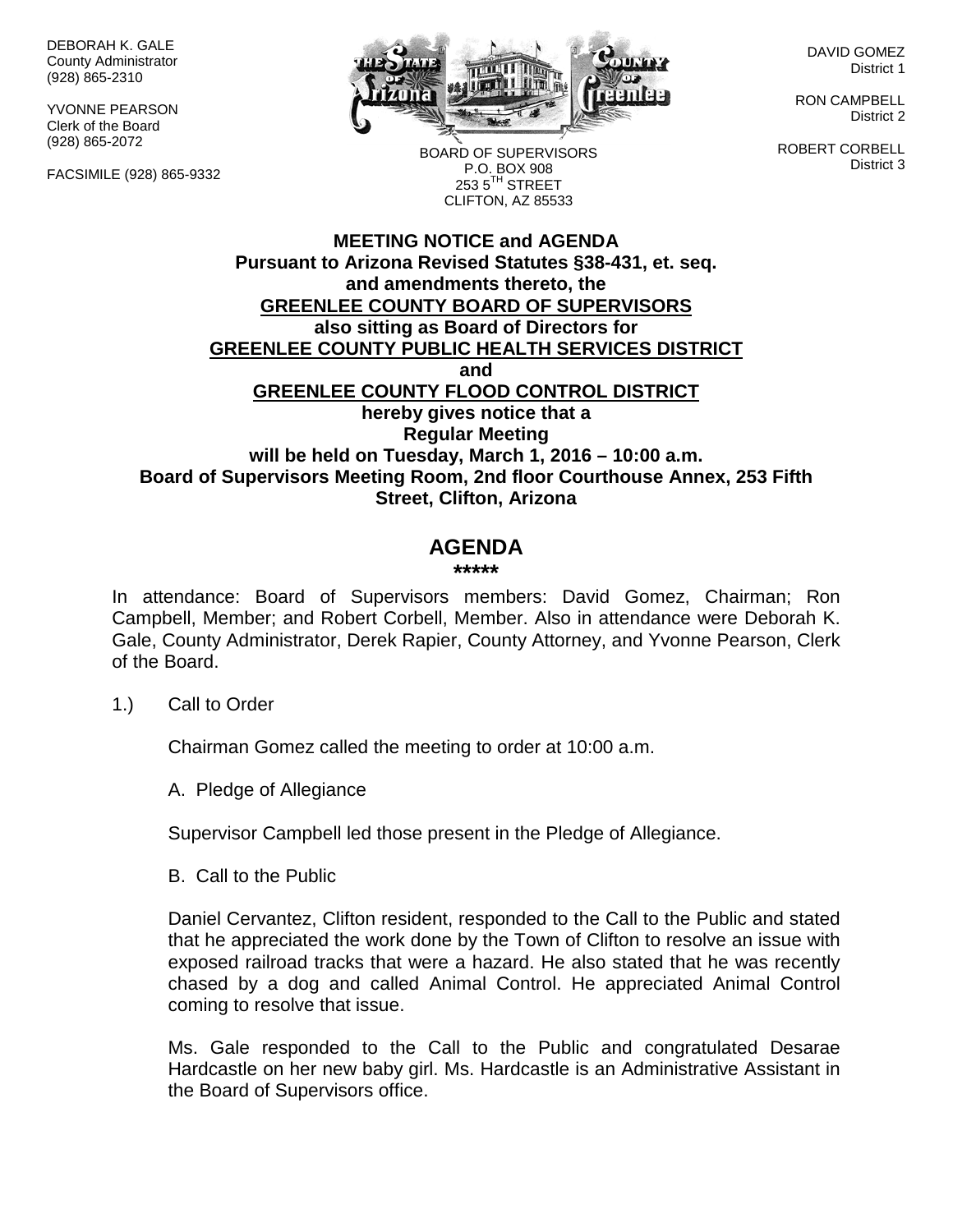- 2.) PUBLIC HEALTH SERVICES DISTRICT the Board of Supervisors will convene as the Board of Directors of the Greenlee County Public Health Services District and will reconvene as the Board of Supervisors following consideration of these items:
	- A. Consent Agenda
		- 1. Clerk of the Board: Consideration of approval of Public Health Services District expense warrants in excess of \$1,000.00

Approved upon motion by Supervisor Campbell, seconded by Supervisor Corbell, and carried unanimously.

3.) Akos Kovach, Economic Development Coordinator A. Economic Development Planning Update

Mr. Kovach reported the following:

- Empire Apartments open house and ribbon cutting is today
- 5 new homes are being built in Greenlee County
- Businesses opening in March and April include Dollar General, NAPA Auto Parts, Studio 226 and Margo's Bakery
- The Clarion newsletter for March will be posted today
- 4.) Tony Hines, Public Works Manager Facilities A. Consideration of approval of Mud Racing Rules and payout structure

Greenlee County will conduct the July Mud Drags. The attempt to take this over by private individuals failed due to the fact that they did not have enough resources to be able to take it over. The Mud Drags payouts will be based on a structured, set payout and not on a point system. Gate and Pit Pass admission will remain at \$5.00 & \$10.00 respectively. The entry fee will increase from \$30.00 to \$50.00. Approved upon motion by Supervisor Campbell, seconded by Supervisor Corbell, and carried unanimously.

5.) Lendsey Basteen, Events Coordinator A. Spring Rampage Update and Guidance for Planned Rampage Events

Ms. Basteen reported the following events for the Spring Rampage:

- The  $5<sup>th</sup>$  Annual Car Show will be put on by the Town of Duncan with a \$500 budget from Greenlee County for expenses including trophies, tshirts, advertising, etc.
- Buckin' Rodeo will be putting on the Bull Bash Event
- Crossroads band will play for the dance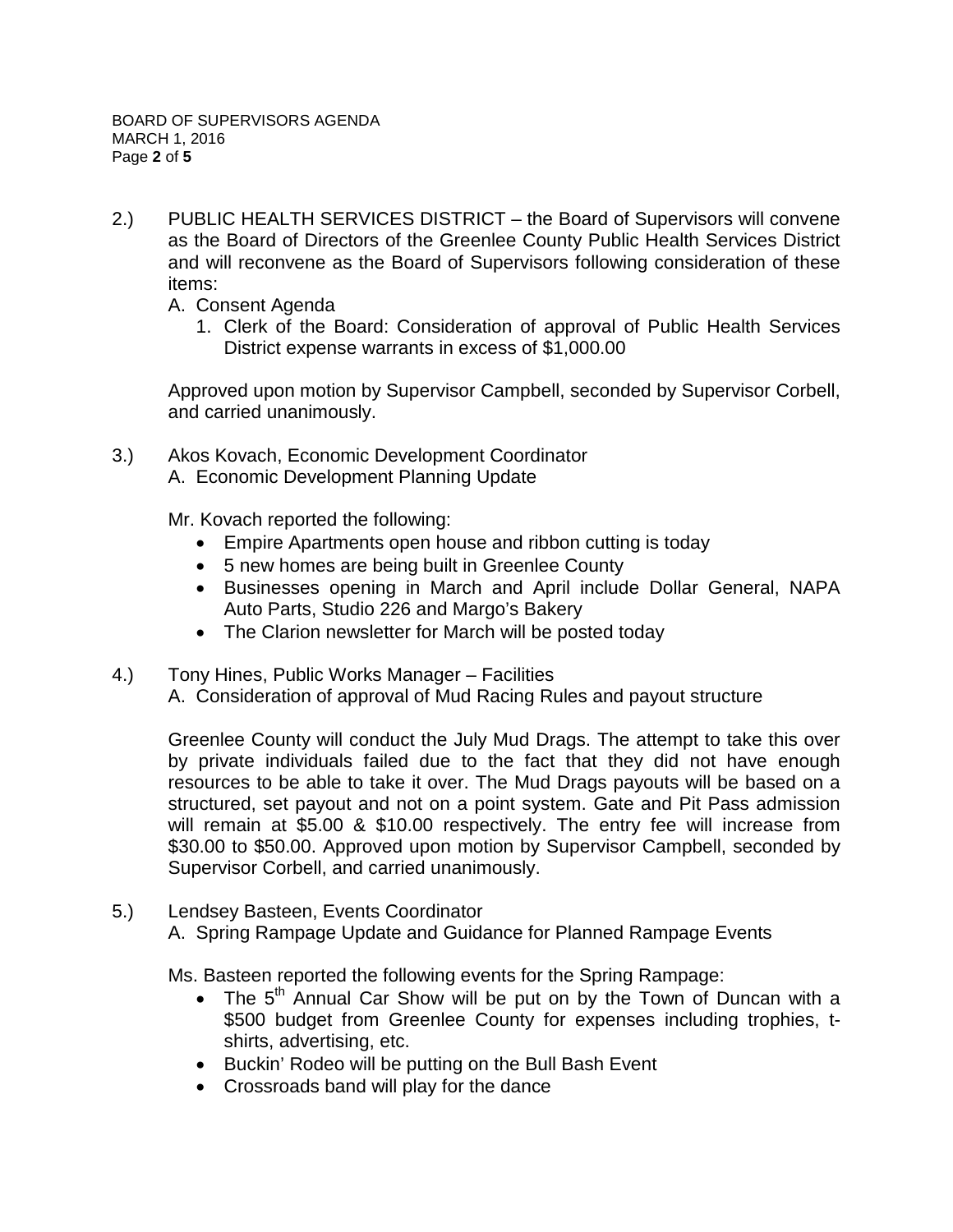BOARD OF SUPERVISORS AGENDA MARCH 1, 2016 Page **3** of **5**

- C&W Roping Productions will host the Team Roping Event
- The Horseshoe tournament will include \$100 added money plus trophies
- A Kid Zone with several inflatable events is scheduled
- Mud Drags will take place
- A Home & Garden Show is taking shape
- The Jr. Rodeo Series will begin

The Board directed Ms. Basteen to use a rotation schedule for the two kitchens expressing the expectation of times to be open and that food and drink are to be provided during the open time.

6.) Work Session – Greenlee County response to the Transfer of Federally Managed Lands Study Committee Survey of Counties Land Management and Conditions

The Board reviewed and discussed several options to deal with providing responses to the questions in the survey. The Board directed Ms. Gale to draft responses to the survey in letter/narrative format and provide to them to review at the next Board meeting.

7.) Kay Gale, County Administrator A. County and State Budget and Legislative Issues

> Ms. Gale presented information regarding the opportunity to auction several vehicles in storage. The Board directed Ms. Gale to move forward with the auction.

> Ms. Gale presented information regarding selling Greenlee County race dates to Turf Paradise. The Board directed Ms. Gale to move forward.

B. Mexican Gray Wolf Update

Ms. Gale presented and discussed information regarding a Wolf DNA Genetic Study that can be used to help with effective legislation changes. The Board directed Ms. Gale to add this issue to the next agenda for funding consideration.

C. Letter to State Legislators Regarding Budget Issues

Upon motion by Supervisor Campbell, seconded by Supervisor Corbell, and carried unanimously, the Board approved a letter to Greenlee County legislative representatives regarding state budget impacts to Greenlee County.

D. FY 2016 – 2017 Healthcare Premiums Discussion/Action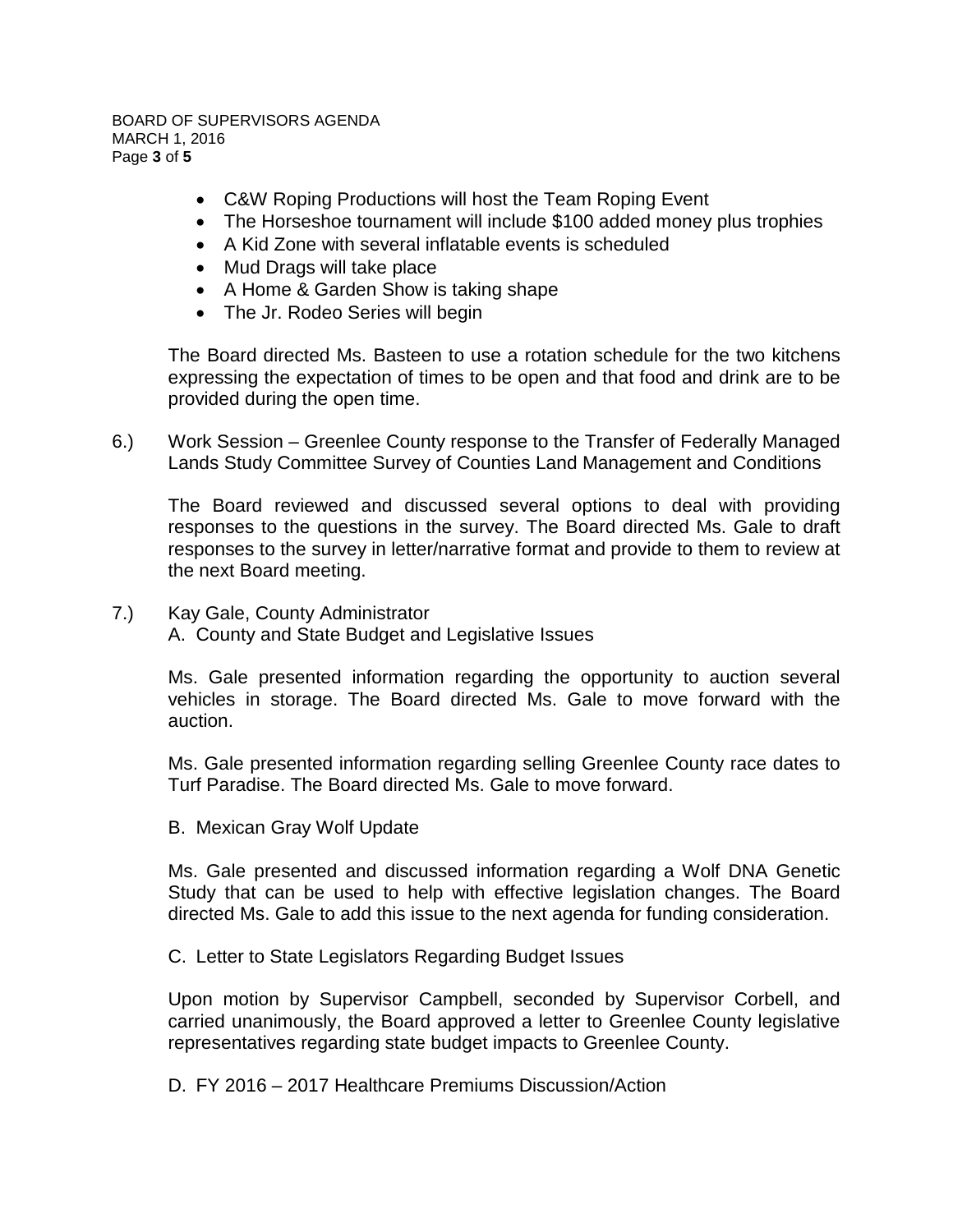Ms. Gale presented information regarding the overall 5% increase in medical premiums for upcoming fiscal year 2017. She stated that she needed for the Board to review the information and make a decision at the next Board meeting.

E. Calendar of Events

The Calendar of Events was reviewed.

- 8.) Consent Agenda
	- A. Clerk of the Board: Consideration of approval of minutes to previous meetings – 02/02/16; 02/16/16
	- B. Clerk of the Board: Consideration of approval of expense warrants in excess of \$1,000.00 – Voucher 1068; 1070; 1071
	- C. Chief Finance Officer: Consideration of approval of General Fund loans in the amount of \$4,930.84 to be reimbursed upon receipt of funds: Fund 152 - \$674.05; Fund 167 - \$841.53; Fund 195 - \$707.14; Fund 237 - \$2,708.12
	- D. County Sheriff: Consideration of approval of Employee Transaction Form A. Miller, Detention Sergeant

Upon motion by Supervisor Campbell, seconded by Supervisor Corbell, and carried unanimously, the Board approved the Consent Agenda as presented.

9.) Supervisor Reports

Supervisor Ron Campbell A. National Association of Counties Legislative Conference

Supervisor Campbell attended the National Association of Counties (NACO) Legislative Conference where he attended meetings to discuss Greenlee County issues with Congresswoman Kirkpatrick, Congressman Gosar, and Senator John McCain. He met with Forest Chief Tidwell and discussed the Four Forest Restoration Initiative (4FRI) and moving forward as well as the Blue Range.

He attended the NACO Agriculture and Rural Affairs Steering committee as a member where the focus was on rural property and building resources for our future.

He attended the Chamber of Commerce Dinner and stated that it was well done and was an excellent event.

Supervisor David Gomez

A. National Association of Counties Legislative Conference